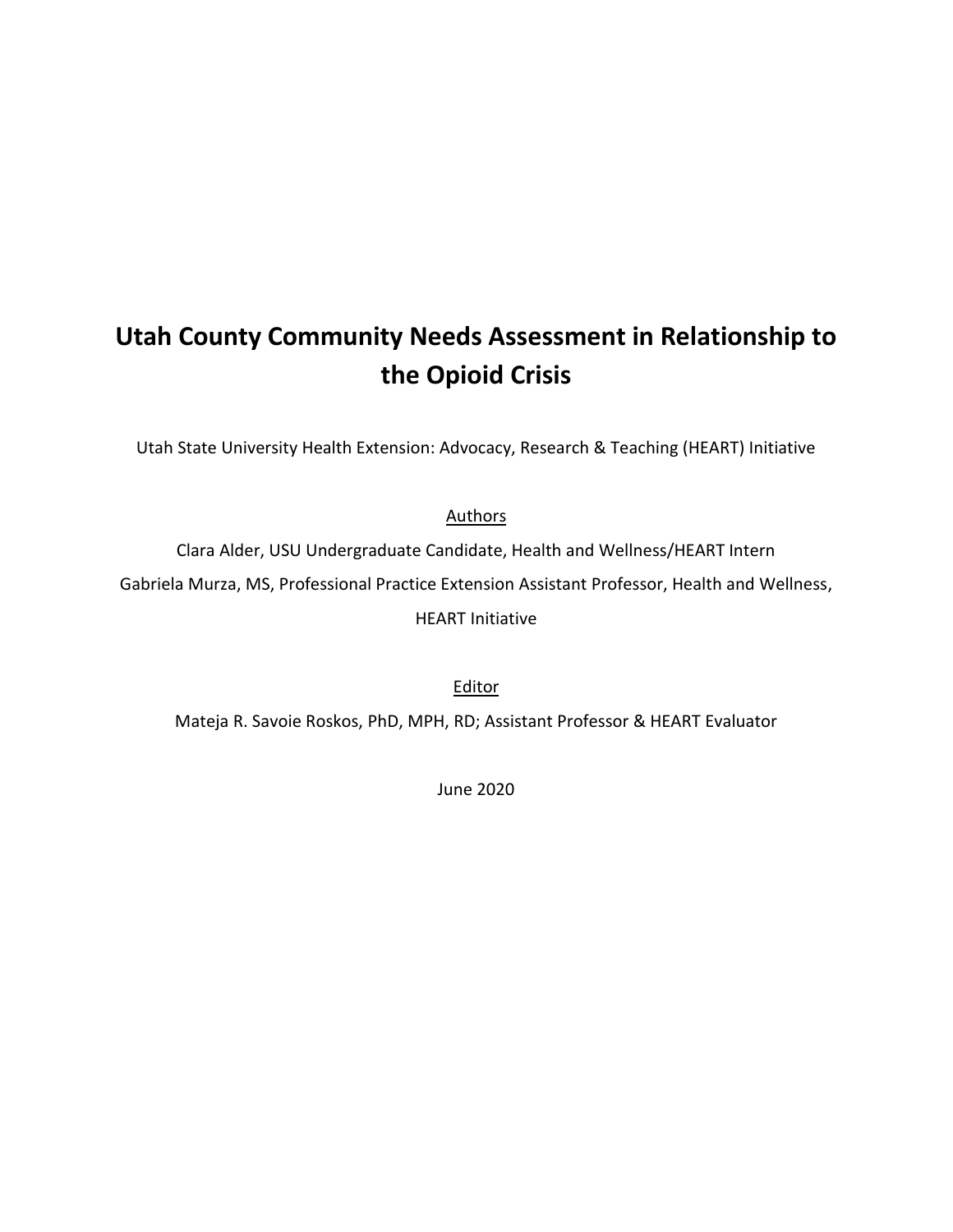# **Table of Contents**

| Figure 6. Opioid-Related Drug Overdose Deaths per 100,000 in the US |  |  |  |
|---------------------------------------------------------------------|--|--|--|
|                                                                     |  |  |  |
|                                                                     |  |  |  |
|                                                                     |  |  |  |
|                                                                     |  |  |  |
|                                                                     |  |  |  |
| Table 1. Utah County School District Substance Use Policies11       |  |  |  |
|                                                                     |  |  |  |
|                                                                     |  |  |  |
|                                                                     |  |  |  |
|                                                                     |  |  |  |
|                                                                     |  |  |  |
|                                                                     |  |  |  |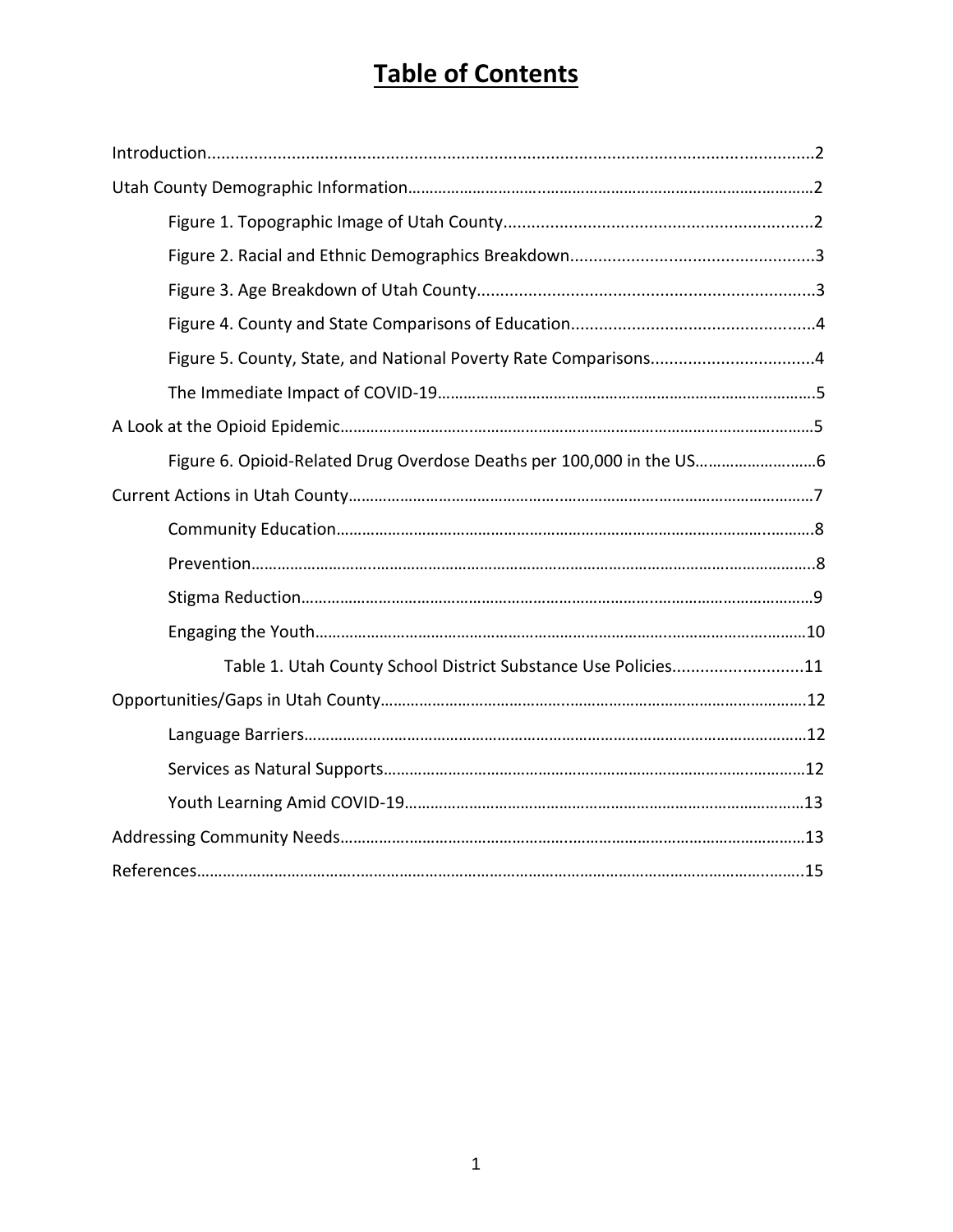### **Introduction**

This document is designed to assess the needs of Utah County, UT as it relates to the opioid epidemic. It was developed within the capacity of Utah State University's Health Extension: Advocacy Research & Teaching (HEART) Initiative. Information in the document was gathered by using primary sources including interviews with organizational leaders, and secondary sources including statistical data and recently completed community needs assessments. This needs assessment focuses on the strengths of the community, as well as possible solutions to help address prevention efforts surrounding opioid use and misuse.

## **Utah County Demographic Information**

Utah County is located in the north-central part of the state, sharing borders with Salt Lake, Wasatch, Tooele, Juab, Sanpete, Carbon, and Duchesne Counties (Utah State Government, Utah County Map, 2020). Measuring at 2,003 square miles, this county is larger than Salt Lake, Wasatch, Sanpete, and Carbon Counties, and far exceeds the population density of its neighbors, with the exception of Salt Lake County (US Census, 2010). The bulk of Utah County's population sits along the Wasatch Range, bordered by high terrain including Flat Top Mountain, Lake Mountain, Box Elder Peak, Mount Timpanogos, Provo Peak, and Spanish Fork Peak (Utah State Government, Utah County Map, 2020). It also has complimentary valleys to its elevated mountain ranges.





Used with permission: Utah County Government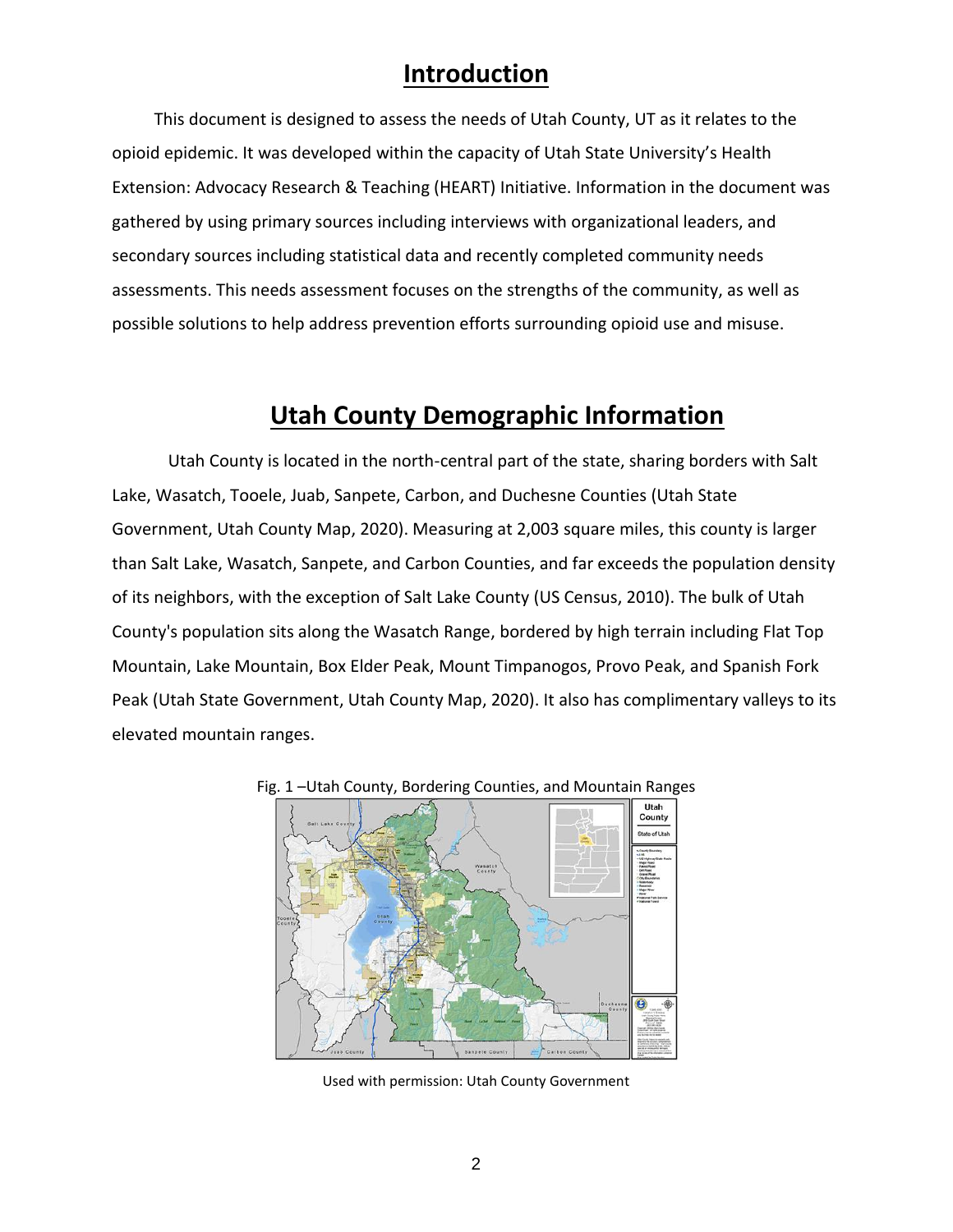According to the most recent US Census survey completed in 2010, the total population of the county was 516,564, but it is estimated to have increased by 23.1% since then (US Census, 2019). Utah County is one of the fastest growing population centers in both Utah and the U.S. Additionally, it is becoming increasingly dense, with 257.8 people per square mile (US Census, 2010). During this same time period, Utah County experienced strong job growth, housing development, and an increase in the total number of households.

Utah County's racial and ethnic demographics are as follows: 82.1% White, 12.0% Hispanic or Latino, 1.8% Asian, 0.8% American Indian or Alaska Native, 0.8% Black or African American, and 2.8% identify as two or more races.



Fig. 2 – Racial and Ethnic Demographic Breakdown in Utah County.

Created by Clara Alder. Sourced from the U.S. Census

According to the 2010 Census survey, 58.9% of the population is between 18-64 years of age and 7.7% is over the age of 65. Utah County is considered to be a young population as compared to the US, with 33.4% of the population under the age of 18.



Fig. 3 – Age Breakdown of Utah County Residents.

Created by Clara Alder. Sourced from the U.S. Census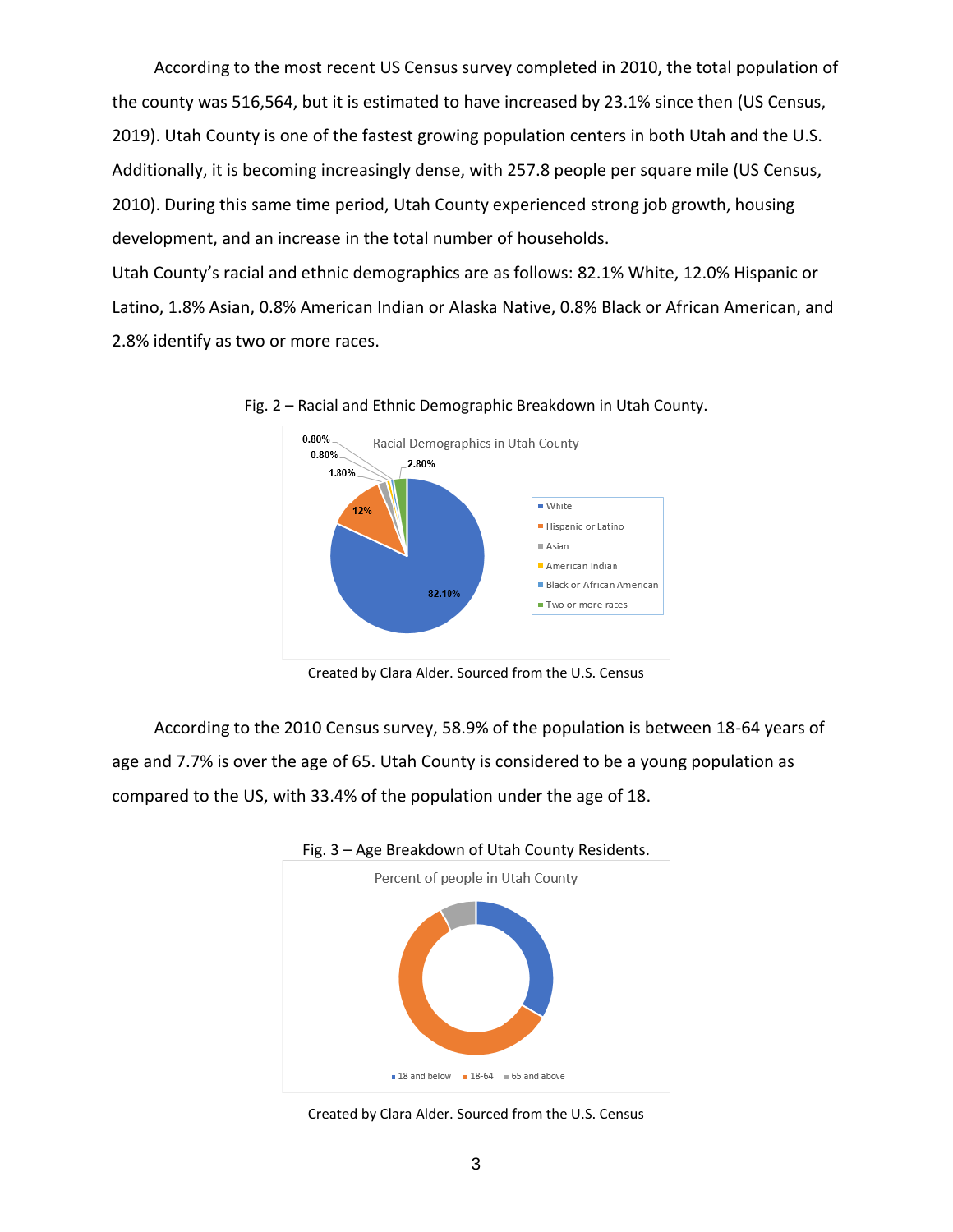Regarding education, 94.2% of Utah County residents over the age of 25 have at least a high school degree compared to the state's rate of 90.4%. Notably, 40.1% of county residents in that same age group have a bachelor's degree or higher, outpacing the state rate of 32.6% (Spotlight on Poverty and Opportunity, 2020). Indeed, the median household income was estimated to be \$75,296 in 2018, slightly above the state's average of \$71,381 (Department of Workforce Services, 2020a).



Fig. 4 – Educational Degree Comparison of State of Utah and Utah County.

Created by Clara Alder. Sourced from the U.S. Census

Utah County is known for its continuous economic expansion**.** With 13,523 employers, there are a variety of employment sectors, including education, healthcare, technical services, manufacturing, and government positions (Department of Workforce Services, 2018). Despite a low unemployment rate of 2.8%, 9.4% of the county's residents live at or below the poverty level, compared to a state rate of 9% and a national rate of 11.8% (US Census, 2010).



Fig. 5 – Poverty Rates Comparisons Among Utah County, Utah State, and US.

Created by Clara Alder. Sourced from the U.S. Census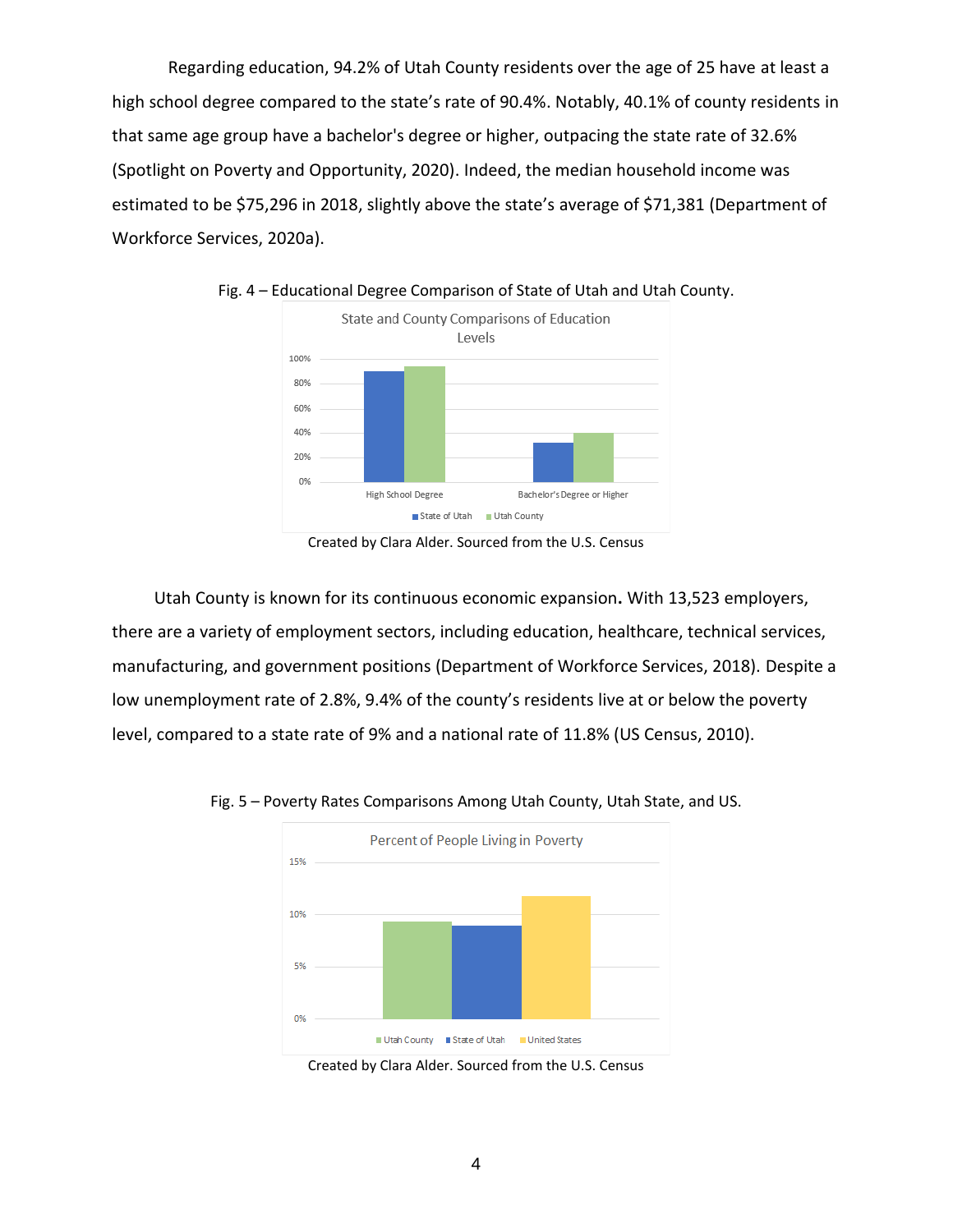#### **The Immediate Impact of COVID-19**

One cannot doubt that 2020 offers a new and unique narrative to the immediate and future outlook of Utah and its counties due to the novel Coronavirus (also referred to as COVID-19). The state of Utah has seen a high number of infections and numerous deaths in workingage adults ages 25-64, and among Whites and Hispanic and Latino populations. As of June, Utah County has the **second highest** number of cases and deaths, only behind its northern neighbor, Salt Lake County (Utah Department of Health, 2020a).

Individuals and families have suffered in many different ways and the pandemic has completely changed day-to-day living. For example, in March, educational institutions and workplaces moved learning and work activities from physical locations to remote ones. However, many industries and vital in-person gatherings could not be replicated online, leading to layoffs and furloughs. According to the Department of Workforce Services, Utah County jumped from a 2.8% unemployment rate to an alarming 7.8% unemployment rate as of April (Department of Workforce Services, 2020b).

Although the situation is constantly fluctuating and businesses have started opening their doors as of May, many aspects of Utah County are still impacted and may continue into the long-term, bringing new challenges and opportunities.

### **A Look at the Opioid Epidemic**

Opioid misuse has become a major national concern over the last two decades. Types of opioids include heroin, synthetics such as fentanyl, and prescription pain relivers like oxycodone, codeine, and morphine. According to the Centers for Disease Control and Prevention (CDC), these substances are most commonly administered as pills or injections. Opioids have a variety of uses, including post-surgical recovery, pain management, and recreation.

No matter the intended use, **the nation is experiencing an epidemic.** Granted, the number of drug overdose deaths decreased by four percent within the last three years. However, the welcome news is met with the reality that these deaths have still been **four times higher** over the past 19 years due to overprescribing and accessibility, with opioid overdoses accounting for 70% of all drug deaths (CDC, 2020a). Since 2013, there has been an increase in overdose deaths specifically involving synthetic opioids including fentanyl (CDC, 2020b).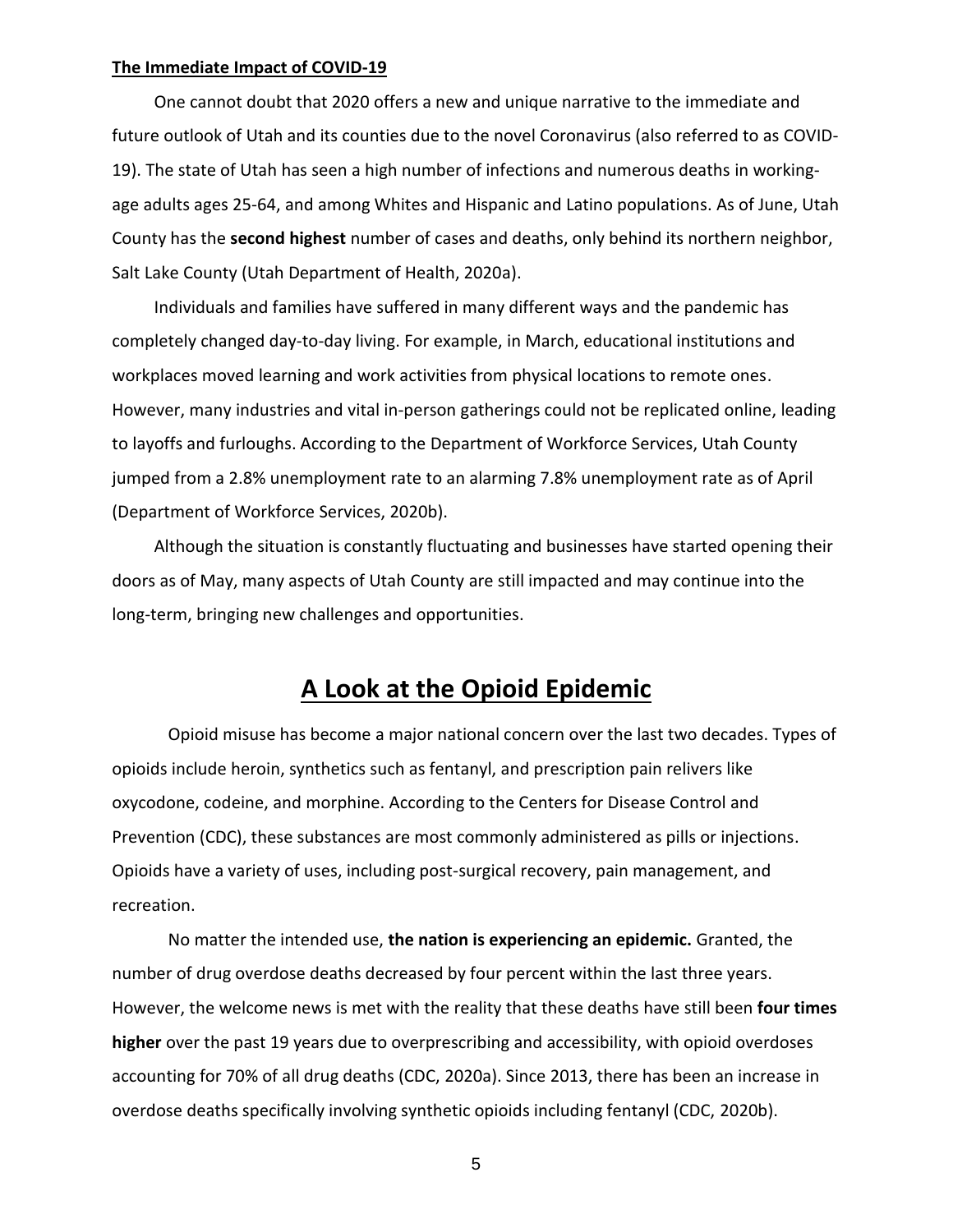

#### Fig. 6 – Opioid-Related Drug Overdose Deaths per 100,000 in the US.



One hundred twenty-eight people die every day from an opioid overdose in the United States (CDC, 2020a). This is higher than the number who die from car fatalities (Pierce & Texas Medical Center, 2019). One in 96 people die from an opioid overdose while one in 103 people die from motor vehicle crashes. For years, the leading cause of death in the U.S. was heart disease. Unfortunately, opioid overdose is not far behind.

The medical community has experienced an increase in treatment for acute and chronic pain. In the last two decades, a set of new standards and ways to manage pain has evolved. Although healthcare providers have generally prescribed opioids as a method, this has resulted in a large population of people who have become addicted to pain-relieving medications. The current opioid crisis has awakened medical professionals and community leaders to the overall practice of opioid distribution and consumption.

The National Institute on Drug Abuse (NIDA) reported that three out of four people who have used heroin are believed to have misused prescription opioids first (NIDA, 2020a). There are roughly 2.1 million Americans who are suffering from an Opioid Use Disorder**.** Only 20% of that total have received specialized addiction treatment (NIDA, 2018).

Utah has experienced a similar narrative to the nation. NIDA noted from 2018 data that for every 100,000 people, there were 15 deaths from opioid overdose compared to the national rate of 20.7 (NIDA, 2020b). The opioid prescription rate per 100 people in Utah was 57.2; this was 5.8 prescriptions more than the national rate of 51.4 (NIDA, 2020b). According to statistics presented by Utah's Violence and Injury Prevention Program, 60% of those who suffered from a prescription opioid-related death were also found to have physical health problems, a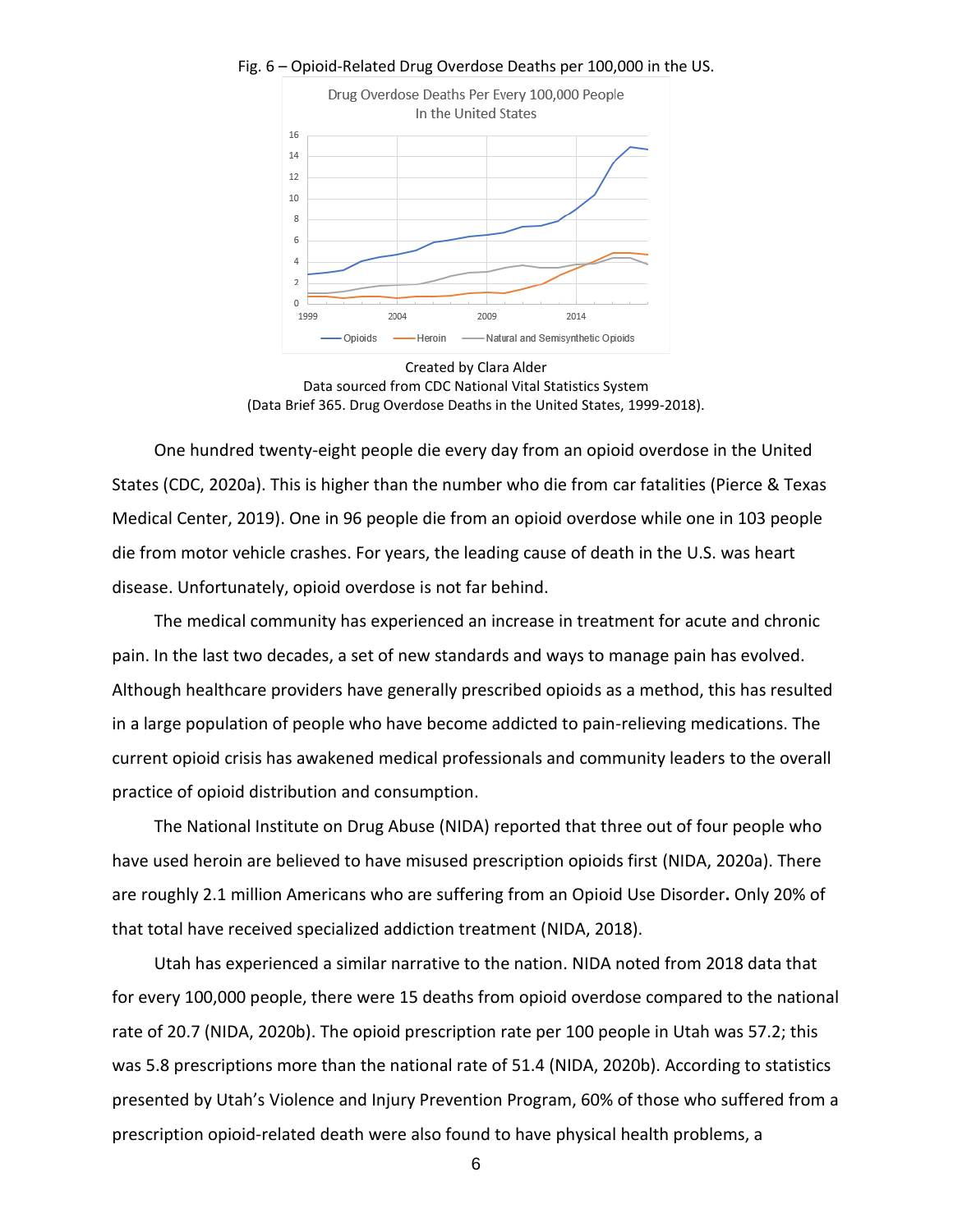diagnosed mental illness, and substance abuse problems, and 10% showed a history of attempting suicide (Utah Department of Health, n.d.).

This general increase in opioid use and misuse poses a significant health risk and sounds the community's call to action. Additionally, co-morbidities such as mental health, physical health, and suicidality show the need to address underlying circumstances, not just the opioid misuse.

### **Current Actions in Utah County**

In 2018, USU Extension sought to address the state's opioid crisis with an innovative initiative that included prevention and education, strengthening community ties, stigma reduction, and harm reduction, which came to be considered the initiative's "pillars" (Utah State University Extension HEART Initiative, 2019). By identifying and directing efforts in the nine counties in Utah whose opioid death rates surpassed state and/or national rates, the initiative was tasked with using these pillars as the foundation for opioid reduction efforts. Utah County was one such county.

These counties were highlighted in a new initiative called "Health Extension: Advocacy, Research, and Teaching", or HEART. At the time of the initiative's first annual report, it was reported that opioid overdose rate per 100,000 population age 18+ was 18.8 from 2013-2017, which was higher than both state and national rates (Utah State University Extension HEART Initiative, 2019). In its first year, HEART faculty in Utah County laid the foundation for strong agency partnerships, education and prevention in schools and communities, and stigma reduction efforts.

The following information is constructed from informal interviews with organizational leaders from county and state organizations and Extension faculty. All organizations provide education and resources to meet the county's needs, and serve on a variety of coalitions that bring partners together.

Utah County practices several different methods of community outreach and preventative actions to aid in the opioid epidemic, but there is still an increasing number of opportunities to fill some of the needs. In an interview with the United Way of Utah County's EveryDay Strong Director, it was shared that the influence of positive psychology and continual support has had a great influence in the reduction of opioid use (Gardner, 2020)**.** Such forms promote resilience-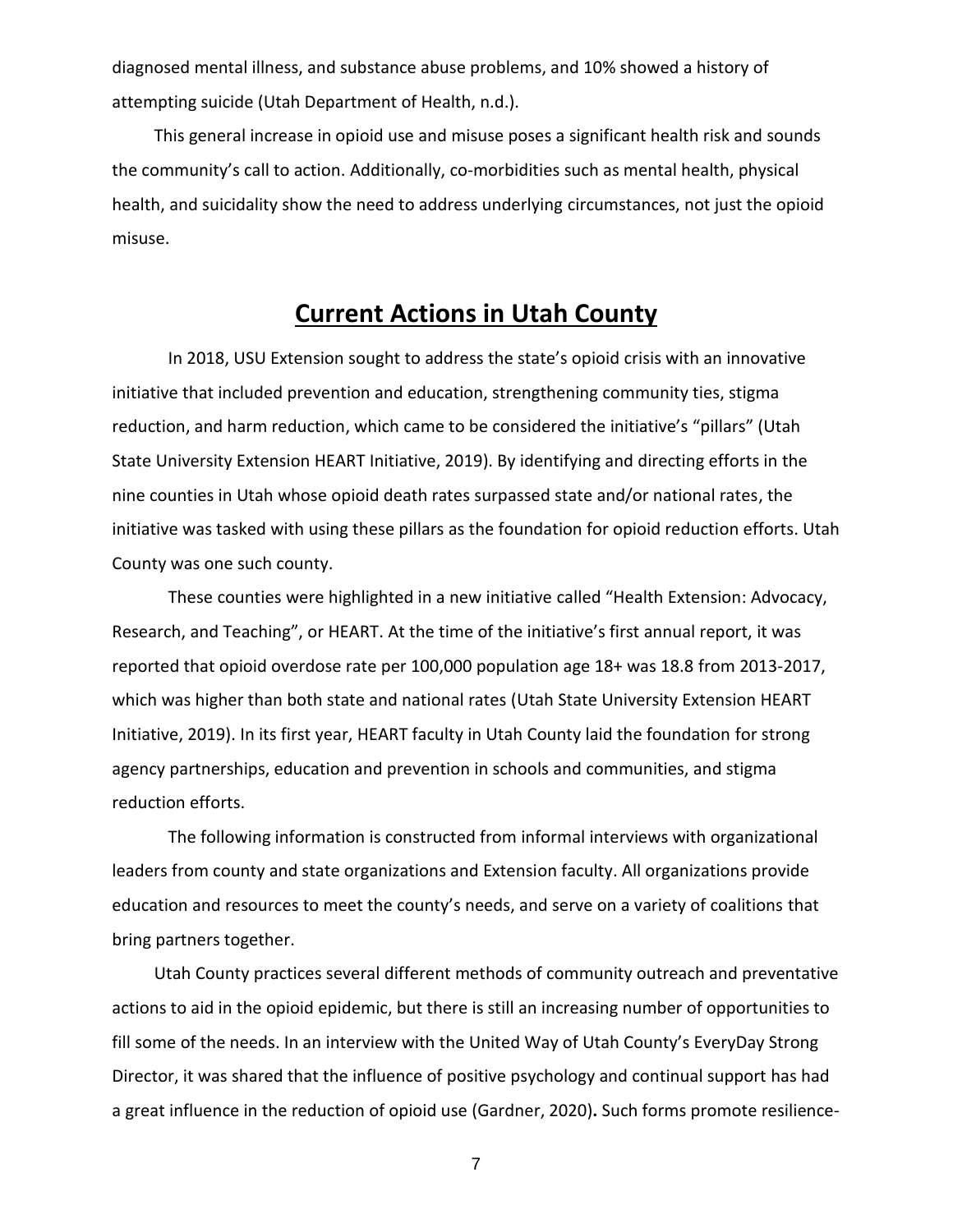building though motivation and encouragement. Additionally, a focus on education, prevention, and stigma reduction are all making an impact**.**

#### **Community Education**

One such example of how education is used is a series-based program called Living Well with Chronic Pain, a six-week series that teaches participants non-prescription methods to manage chronic pain (Utah Department of Health, 2020b). In Utah County, the program is provided through a partnership between Intermountain Healthcare and the Utah County Department of Health. Other classes that support recovery include fall and injury prevention, chronic disease management, diabetes prevention, and general health and wellness education. These classes facilitate community members with similar challenges to gather, learn, and connect.

#### **Prevention**

The healthcare industry is participating in prevention efforts by arming citizens and professionals with live-saving tools. An Extension faculty with the HEART Initiative noted one method that has saved lives is the introduction of Narcan®, commonly known as Naloxone, which is used to reverse the effects of an opioid overdose (Keady, 2020). While these kits are available in substance use recovery facilities, they have also been distributed throughout public locations like libraries and police stations (NIDA, 2020). In Utah County, Narcan® is also available in over 70 private, chain, supermarket, and hospital pharmacies without a prescription. These entities and coalitions provide community trainings on how to recognize an overdose and administer Narcan® (Utah Naloxone, n.d.).

Utah County has also instituted a Safe Drug Disposal program run by the Utah Valley Drug Prevention Coalition (Utah Valley Drug Prevention Coalition, 2020). This allows users to properly dispose of their old (unused) medications in a place where the drugs will not be stolen, sold or misused. Often old medications can be found in the trash or even in sewage, so the development of safe drug disposal locations helps users carefully dispose of their drugs. Currently, there are 22 such locations in Utah County, granting flexibility and the ability to have a broader outreach (Utah County Overdose Prevention Program, 2019).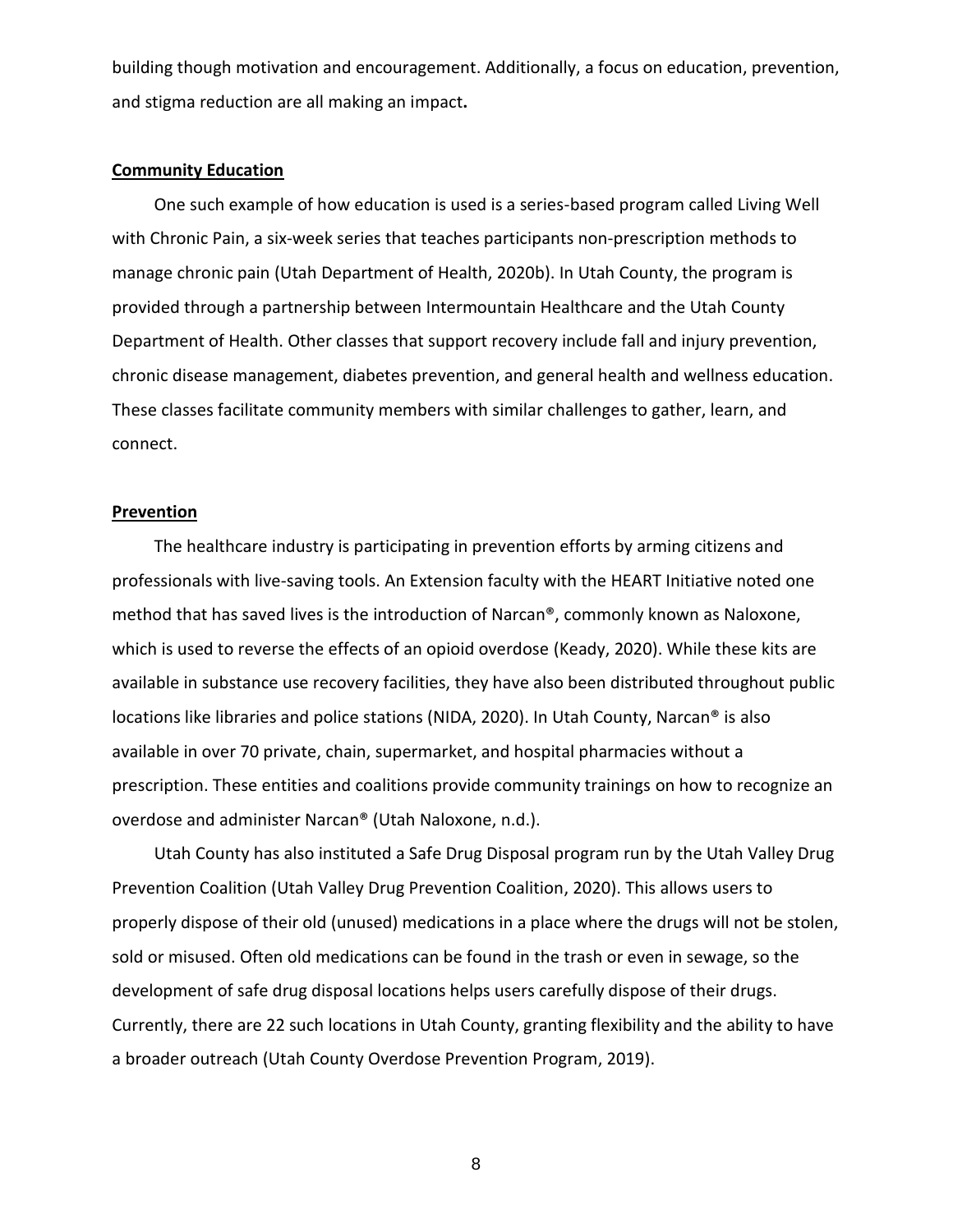#### **Stigma Reduction**

All of these efforts serve an additional goal and movement to reduce stigma. The negative view of opioid users leads some to not seek treatment, thus leading to a sector of the population that needs the most help.

One such project determined to reduce stigma is the HEART Initiative's "Informing the National Narrative: Stories of Utah's Opioid Crisis". Spearheaded by the Davis County HEART faculty, the project seeks to give a voice to individuals, families, and professionals affected by opioid use and addiction. By allowing them to tell their stories through in-depth interviews, and making those interviews accessible online, the hope is to challenge misunderstanding, stereotyping, and biases that exist in communities (Utah State University Extension HEART, n.d.).

As stated earlier in the document, co-morbidities exist with substance abuse, making it important to address multiple factors. The Utah County Health Department's Injury Prevention Coordinator noted that public health professionals must focus attention and resources on mental health as a component of substance abuse prevention (Brannum, 2020). There tend to be minimal discussions about ways to address mental health and a lack of normalcy in seeking mental health resources and treatment.

Two such industries that Brannum noted are in construction and business. As a result of Utah County's continual commercial and industrial growth, the construction and professional office workforce face many challenges. Within both construction and corporate industries, there is a "tough man" or "successful person" mentality that keeps people from seeking the mental health resources that can help them. Bringing such resources to employers can help start the conversation, provide education, and promote self-care.

#### **Engaging the Youth**

Utah County is home to three school districts: Nebo, Alpine and Provo. Currently, Nebo has 33,834 students, Alpine has 81,715 students, and Provo has 16,551 students (National Center for Education Statistics, n.d.). These school districts have a great impact on the students and the overall community, and are influential when it comes to substance use and misuse prevention efforts among youth. The schools use education, events, and policies to address substance use and misuse.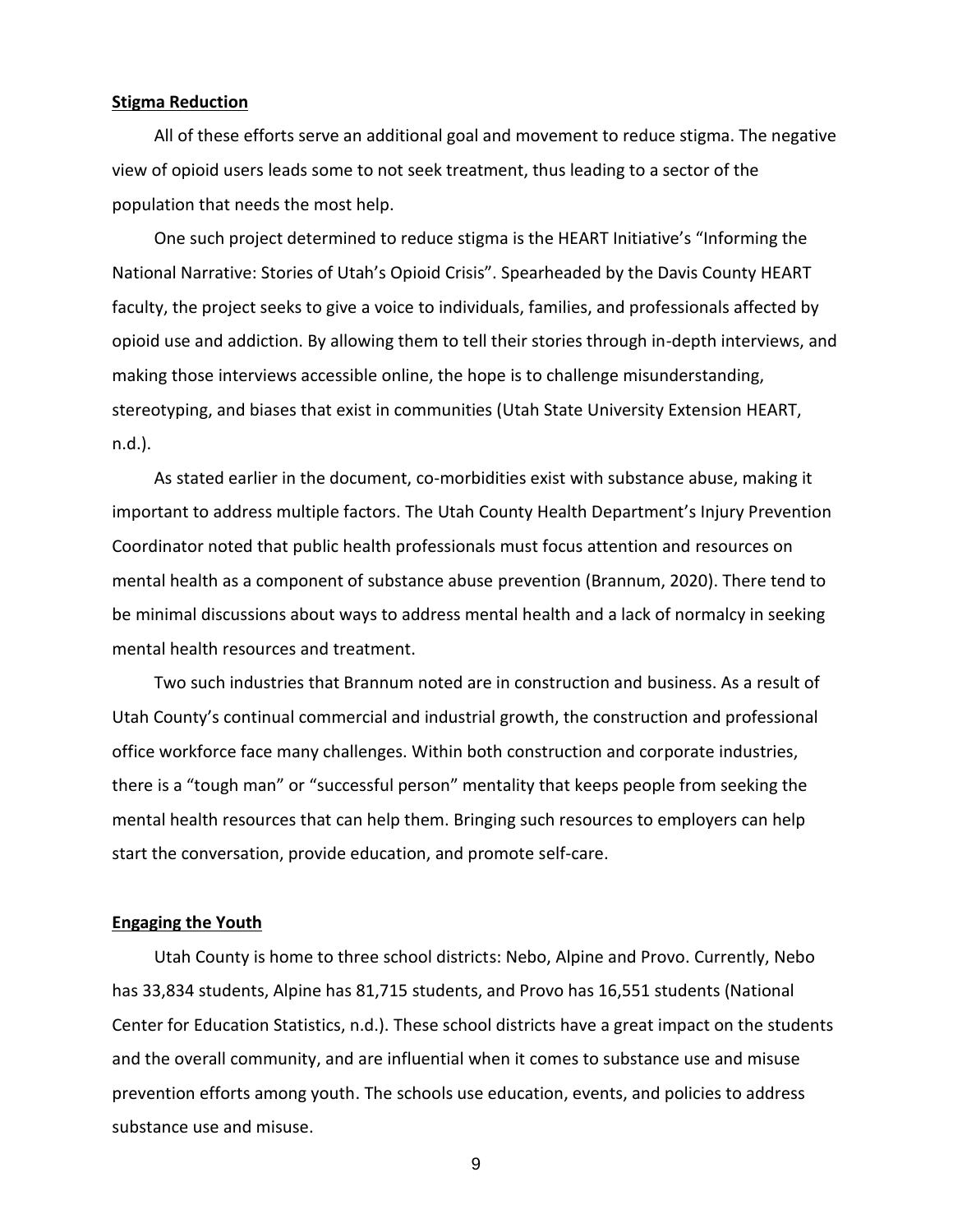Through school sponsors and state and county grants, offerings such as Prevention Night and 3<sup>rd</sup> Millennium Classroom<sup>®</sup> courses are provided as direct supports for students and educate the community. Prevention Night is an opportunity for students and parents to learn about living a healthy, substance free life. Third Millennium Classrooms© offers online prevention and intervention courses to students covering such topics as drugs, alcohol, relationships, sex trafficking, and shoplifting (3rd Millennium Classrooms©, 2019). These courses are designed for students who are considered "at risk" of developing an addiction or behavior. Their enrollment in the courses is designed as a preventative measure or in instances where the student is court ordered to enroll.

Schools also involve the whole family by educating them on the importance of family meals. According to Utah County's Drug and Alcohol Prevention and Treatment Bureau Director, eating meals together as a family at least five times a week reduces the student's chance of using substances by 67% (Lewis, 2020). By informing families of the impact this simple routine can have, many families may be influenced to create change.

Schools not only have the power to influence students for good, but they also have the ability to implement policies and take disciplinary action (refer to Table 1). When it comes to substance use and misuse, school and legislative policies play a large role in the regulation of these behaviors. The three school districts handle conduct in slightly different ways, but there is active communication between schools as to what is the most effective way to discipline a student that will help them recover rather than immediately resorting to expulsion or jail time.

The 4-H Youth Development Program (4-H) is a national youth-focused program that is housed with the Cooperative Extension Service of each state's Extension land-grant institution, which in Utah is Utah State University. The 4-H Program prepares youth ages 5-18 to become productive members of society through hands-on experiential learning opportunities including leadership, volunteerism, and entrepreneurship. These life skills are taught in partnership with adult mentors who serve as role models.

In Utah County, 4-H has led a mentoring program for over 20 years, partnering with schools and community organizations (Utah State University Extension 4-H, 2020). While the programs have evolved throughout the years, the most recent partnership between 4-H and the school district is the 4-H Health Rocks! program, which pairs at-risk middle-school youth with positive high-school mentors while teaching them drug resistance strategies, selfconfidence, and positive relationships. In its first year, Health Rocks engaged over 15 at-risk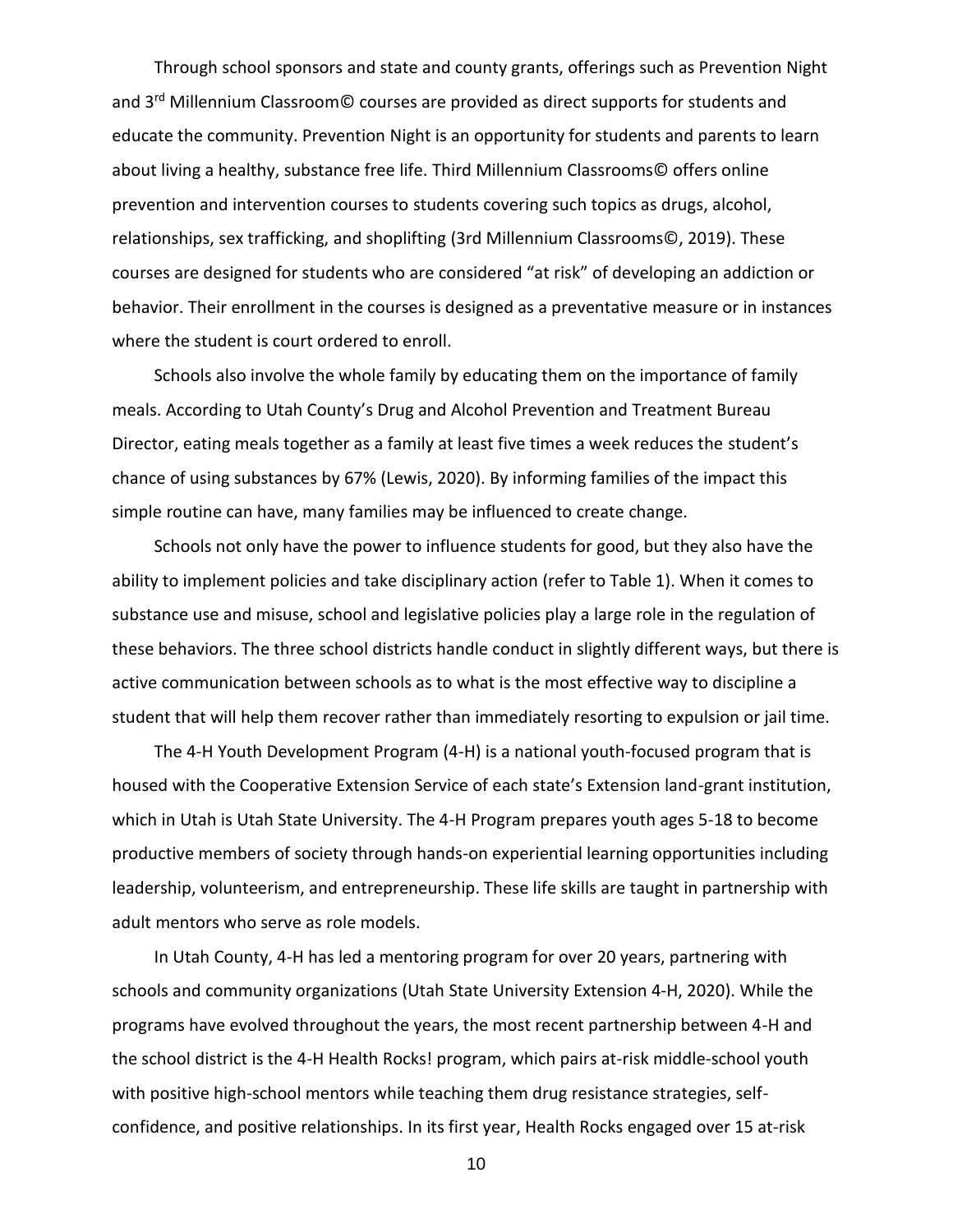youth and eight mentors. Efforts are being made to bring more 4-H mentoring programs to Utah County.

|                               | <b>Provo City School District</b>                                                                                                                                                                                                                                                                                                                                                                   | <b>Nebo School District</b>                                                                                                                                                                                                                                                                                                                       | <b>Alpine School District</b>                                                                                                                                                                                                                                                   |
|-------------------------------|-----------------------------------------------------------------------------------------------------------------------------------------------------------------------------------------------------------------------------------------------------------------------------------------------------------------------------------------------------------------------------------------------------|---------------------------------------------------------------------------------------------------------------------------------------------------------------------------------------------------------------------------------------------------------------------------------------------------------------------------------------------------|---------------------------------------------------------------------------------------------------------------------------------------------------------------------------------------------------------------------------------------------------------------------------------|
| <b>Tobacco Use or</b>         | 1 <sup>st</sup> violation: Principal will issue                                                                                                                                                                                                                                                                                                                                                     | 1 <sup>st</sup> violation: Court                                                                                                                                                                                                                                                                                                                  | 1 <sup>st</sup> violation: Intervention                                                                                                                                                                                                                                         |
| Possession                    | citation and notify the parents.                                                                                                                                                                                                                                                                                                                                                                    | referral, sign nonuse                                                                                                                                                                                                                                                                                                                             | program referral.                                                                                                                                                                                                                                                               |
|                               | 2 <sup>nd</sup> & following violations:<br>Issued citation, must<br>participate in intervention<br>program.                                                                                                                                                                                                                                                                                         | contract.<br>2 <sup>nd</sup> violation: Suspended<br>for 10 days, court<br>referral, intervention<br>program referral.<br>3rd Violation: Suspended<br>and referred to the<br>district for 90-day<br>suspension, intervention<br>program a second time.<br>4 <sup>th</sup> violation: Referred to<br>district for expulsion and<br>court referral. | 2 <sup>nd</sup> violation: Suspended<br>for 10 days, intervention<br>program referral.<br>3rd Violation: Suspended<br>for 10 days and referred<br>for Administrative Hearing,<br>intervention program<br>referral.                                                              |
| <b>Alcohol &amp; Drug Use</b> | 1 <sup>st</sup> violation: Suspended for up                                                                                                                                                                                                                                                                                                                                                         | 1 <sup>st</sup> violation: Suspended                                                                                                                                                                                                                                                                                                              | 1 <sup>st</sup> violation: Suspended                                                                                                                                                                                                                                            |
| or Possession                 | to 10 days or intervention                                                                                                                                                                                                                                                                                                                                                                          | for up to 10 days and                                                                                                                                                                                                                                                                                                                             | for up to 10 days, sign a no                                                                                                                                                                                                                                                    |
|                               | program registration, sign a no<br>use contract, reveal source of<br>the material.<br>2 <sup>nd</sup> violation: Suspended for up<br>to 10 day and referred to<br>district office for alternative<br>placement or suspension of up<br>to 45 days.<br>3rd violation: Suspended for 10<br>days, referred to district for<br>alternative placement,<br>suspension for up to one year,<br>or expulsion. | intervention program<br>referral, sign a no use<br>contract, reveal source of<br>the material.<br>2 <sup>nd</sup> violation: Suspended<br>and referred to district<br>office for suspension of<br>up to 90 days,<br>intervention program<br>placement, drug<br>assessment.<br>3rd violation: Referred to<br>the district for expulsion.           | use contract, referred to<br>first offender PRI.<br>2 <sup>nd</sup> and further violations:<br>Suspension for 10 days,<br>referred for Administrative<br>Hearing with District for<br>expulsion. May be referred<br>to first offender PRI in lieu<br>of Administrative Hearing. |
| <b>Sale or Distribution</b>   | 1st violation: Suspended for 10<br>days, referred to district for<br>alternative placement,<br>suspension for up to one year,<br>or expulsion.                                                                                                                                                                                                                                                      | 1 <sup>st</sup> violation: Suspended<br>from school, referred to<br>district for 90-day<br>suspension.<br>2 <sup>nd</sup> violation: Referred for<br>expulsion.                                                                                                                                                                                   | 1st violation:<br>Administrative Hearing.                                                                                                                                                                                                                                       |

Table 1 – Utah County School Districts Policies on Possession, Use, Sale, and Distribution of Substances.

Table sourced from the Utah County 2016 Needs Assessment Summary. Used with permission: Utah Valley Drug Prevention Coalition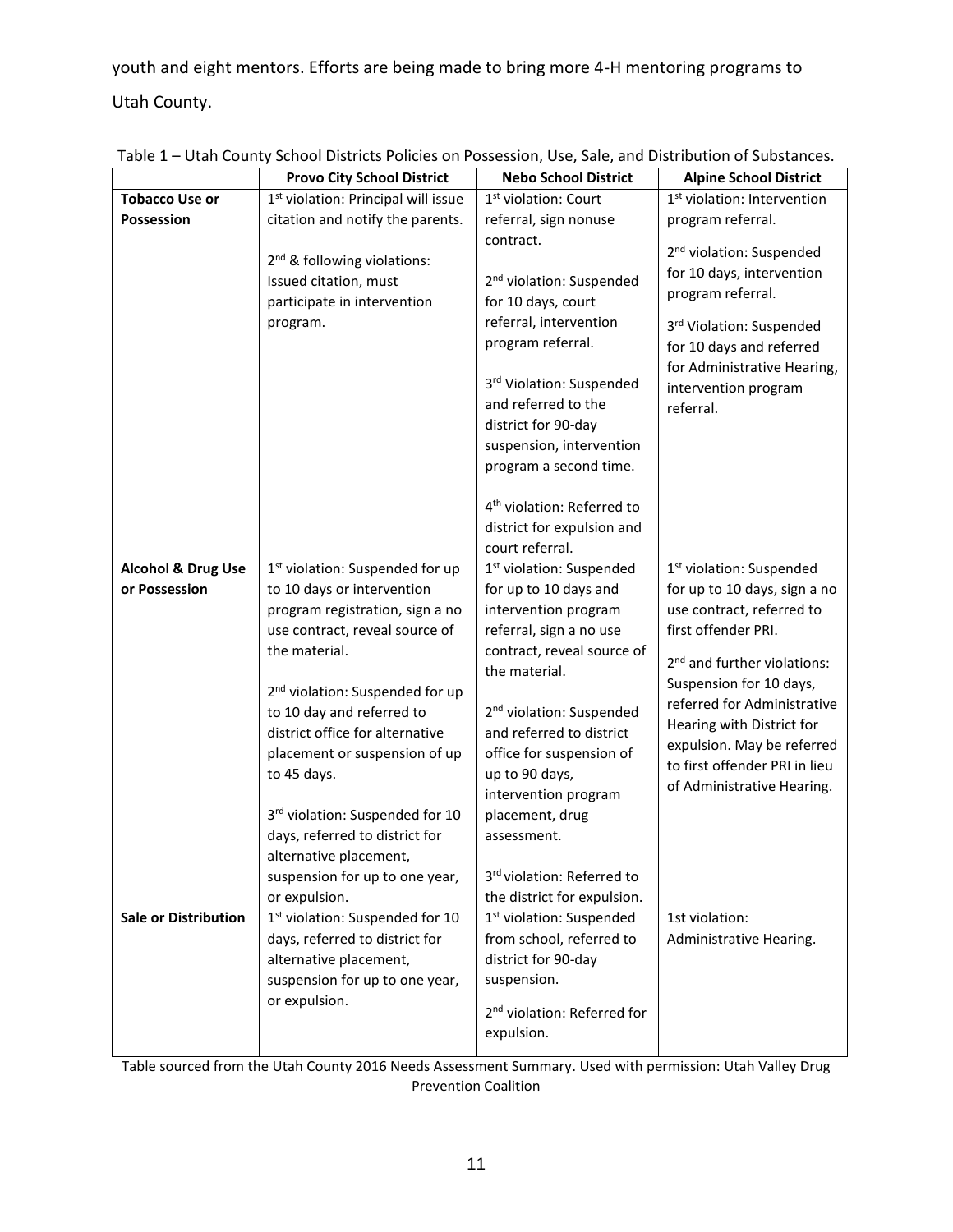### **Opportunities/Gaps in Utah County**

Without a doubt, the current resources in Utah County have brought significant favorable impacts to the community. With this positive progression, there are still gaps and opportunities to reach out in new and unique ways. Plenty of residents continue to seek aid from community services, but not all who need assistance are able to access the services they need. For example, some of the classes and services provided are only available in limited locations. When looking at this method of instruction, it is clear that there are people who will not be able to attend these classes because of certain circumstances. These sorts of challenges are the reason the county's organizations have such strong partnerships, to encourage a widespread set of locations to implement services.

#### **Language Barriers**

One of the hurdles to progress in the fulfillment of community needs is the existence of language barriers between service providers and community members. According to Intermountain Healthcare's (IMH) Senior Community Health Specialist, a lack of services and opportunity for English as a Second Language (ESL) creates a disparity in who is able to receive effective services. Oftentimes, language differences create gaps in education, income, and issues in mental health (Varner, 2020). This creates a chance for IMH and other organizations to broaden their locations and to reach remote areas. When allowing people to access useful services in other languages, it opens the door for more individuals to find help they need.

#### **Services as Natural Supports**

The idea of offering more services provides members of the community with additional places to turn to when they are in need. In many cases, when more services and locations are available, more people become aware of what will help them. These services are natural supports and powerful tools for the betterment of the entire community. A sentiment shared in the interviews that could be useful in Utah County include immediate housing programs, services for basic needs, and health and wellness programs.

There are also numerous faith-based organizations that act as supports in the community. One prevalent religious community in Utah County is The Church of Jesus Christ of Latter-Day Saints (LDS), which helps those who are in need. Aid from this organization includes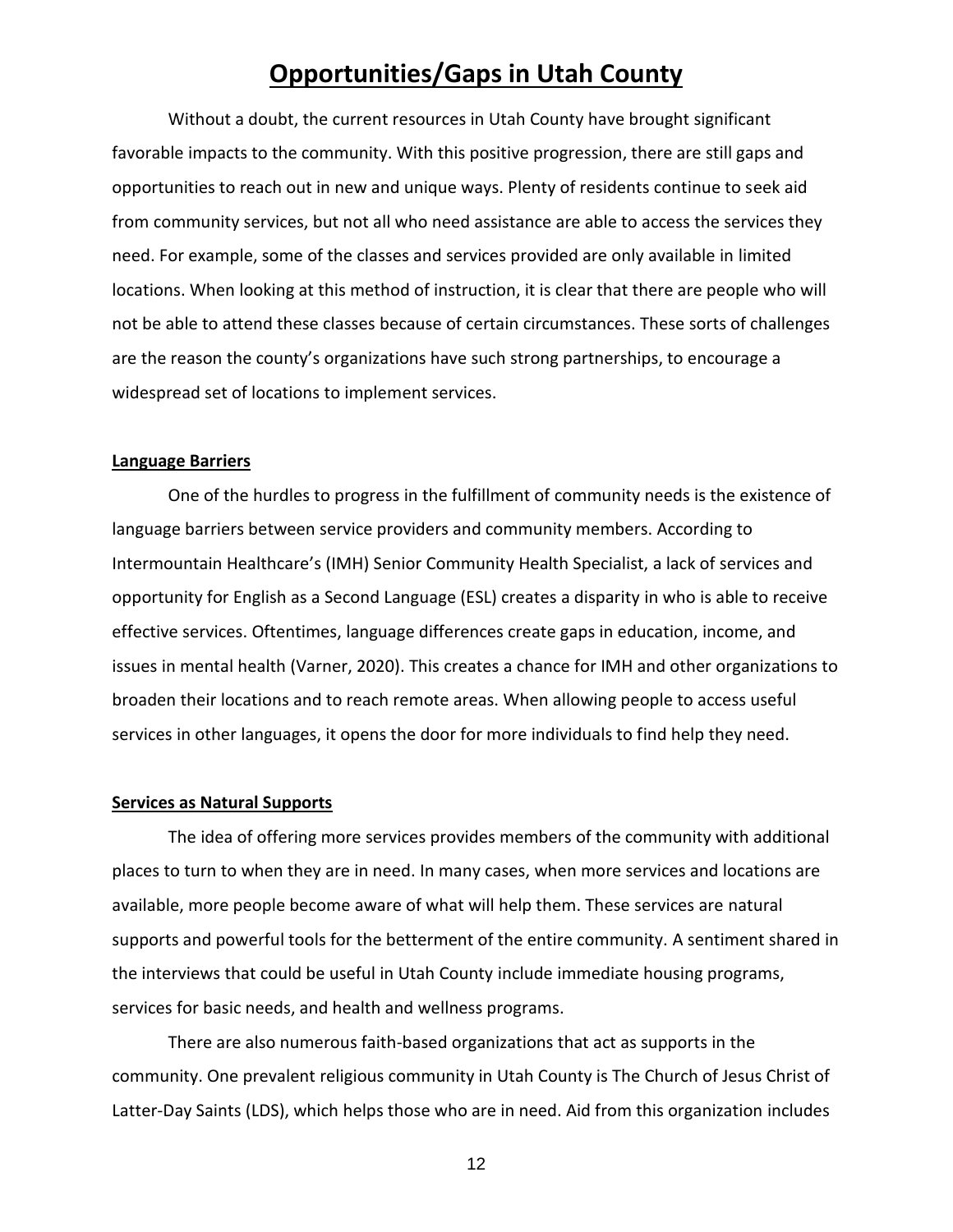family services, immigrant services, emergency preparedness, and counseling services (LDS, 2018).

#### **Youth Learning Amid COVID-19**

As of March 2020, schools were taken out of the in-person setting and resumed remotely, thus created a challenge for students, teachers, and parents alike, leading to creative adaptations to meet the learning needs of youth. Some youth tend to work better in the physical classroom while some thrive in an online setting, but Alpine, Nebo and Provo School Districts all worked to create a positive online learning experience.

As shared by the Utah County's Drug and Alcohol Prevention and Treatment Bureau Director, there is concern with the online learning format. She shared that students need the in-person attention and instruction from teachers, and thus have struggled with motivation for their online learning experiences. Additionally, family circumstances including working parents, siblings, stress in the family, and food insecurity to name a few factors have created challenges in providing online learning opportunities for their child(ren). (Lewis, 2020). Moving forward, it is unclear what learning will look like for these students. Whether learning takes place inperson, online, or a hybrid of the two, school districts will do their best to help their students engage in their education.

### **Addressing Community Needs**

Utah County is considered an economic powerhouse in Utah, and has been 'booming' for several decades. The county is considered well-off in comparison to other areas, and is a great place to grow and learn, to find a job, and to raise a family. However, Utah County is above the national average for opioid use and misuse, bringing an important need for action. Currently, Utah County is following the same trend as the state, and has been quickly increasing during the past two decades. This section will discuss ways that USU Extension's HEART Initiative can address the opioid crisis and other pressing public health issues in Utah County.

USU Extension's HEART Initiative in Utah County will work with community partners to focus on *education*, *stigma reduction*, and *resilience*-*building* to complement the Initiative's updated pillars: **Stigma and Harm Reduction, Strengthening Community Ties, Prevention and Education, and Resilience Building** (Utah State University Extension HEART, 2020).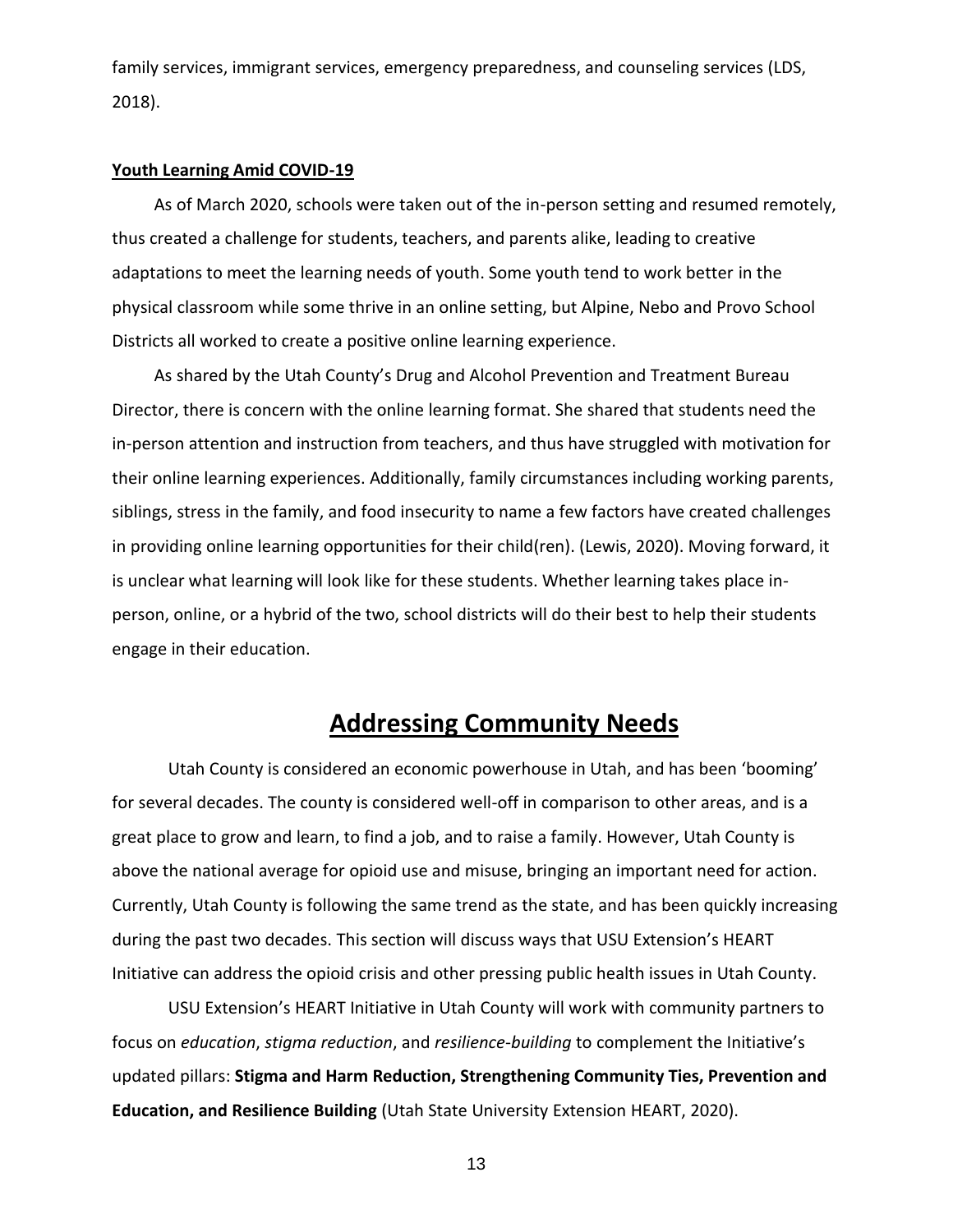Upon discussions with community partners, there is a need to expand educational classes in chronic pain management and injury prevention to underserved audiences in the community, such as Living Well with Chronic Pain and physical activity classes. The faculty will also partner with the community organizations to provide stigma reduction efforts modeled after successful programs in other counties. One such program is the Informing the National Narrative project discussed earlier, and community education dinners that bring professionals together to learn about and address the opioid epidemic and related public health issues. Resilience-building combines education with behavior adoption that builds strength, selfconfidence, and positive habits.

As shared earlier, COVID-19 has influenced the way communities interact. Parents took on new roles as teachers and tutors as schools moved to an online platform, and employers were finding that tasks were still accomplished through remote work. While in-person services are generally favored and sometimes necessary, the nation is experiencing a shift in the approval of remote and online access to education, services, and work.

With that being said, while the state continues to prioritize online versus in-person efforts, USU Extension will adapt and offer educational classes and services in a variety of formats. For example, series-based classes can be offered online, helping participants eliminate transportation costs. In the case of in-person classes, social distancing requirements mean less attendees per session, so they can be offered more often or in a mixed format.

Utah County organizations and the HEART faculty and staff will continue to seek new areas of opportunity and assess service needs. Together, they will address the gaps in ways that most effectively meet the health and wellness needs of its residents. The goal is to help others find and maintain health and reach their potential. This can be done through living a healthy life free from substance abuse.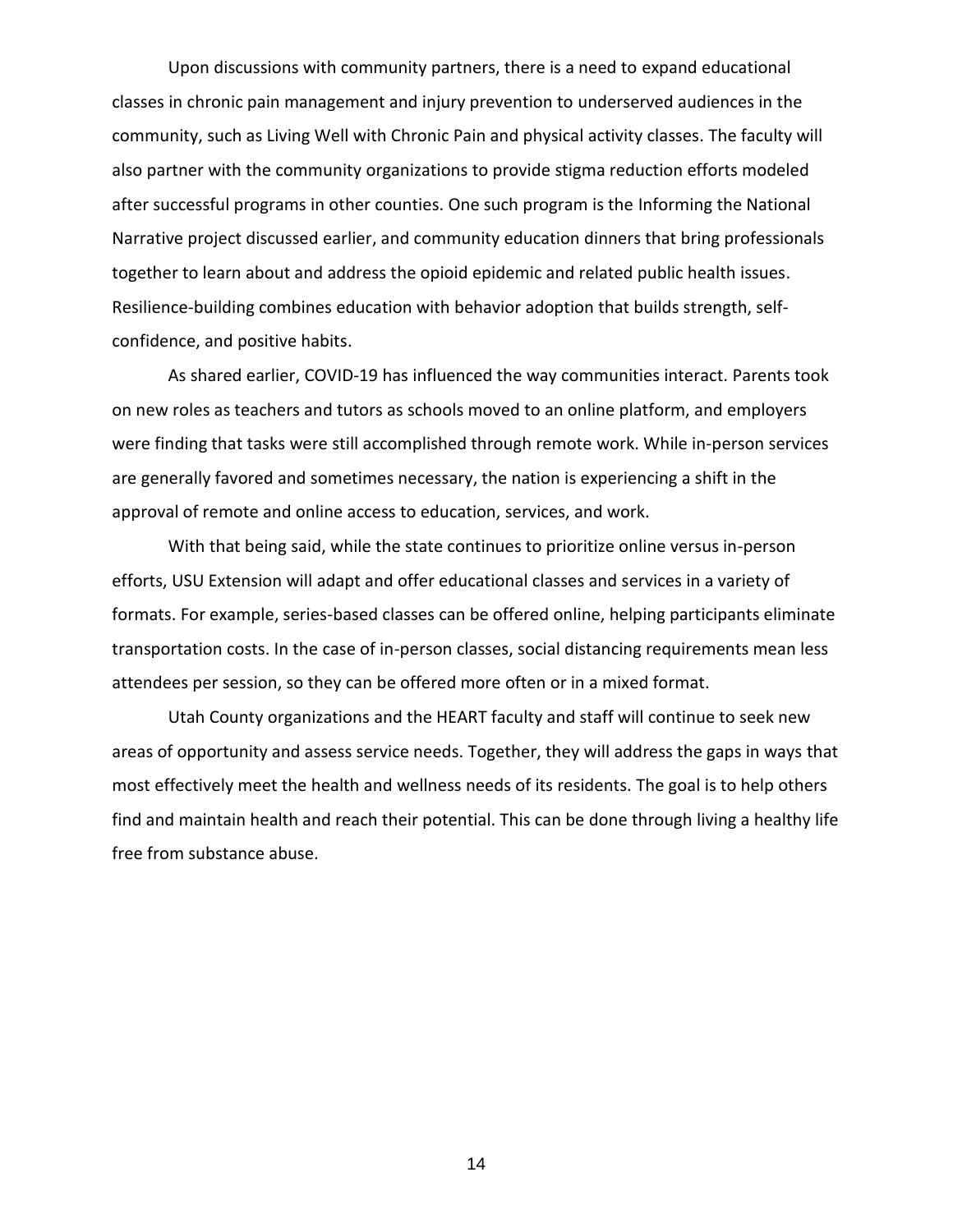### **References**

3rd Millennium Classrooms©. (2019). Retrieved from<https://web.3rdmil.com/>

- Bennett, C., Chronic Disease Education & Prevention Specialist, Utah County Health Department (2020, June). [Telephone interview].
- Brannum, M., Injury Prevention Coordinator, Utah County Health Department (2020, June). [Telephone interview].
- Centers for Disease Control and Prevention (2018, March). U.S. State Prescribing Rates, 2018. Retrieved from<https://www.cdc.gov/drugoverdose/maps/rxstate2018.html>
- Centers for Disease Control and Prevention (2020a, March). Understanding the Epidemic. Retrieved from<https://www.cdc.gov/drugoverdose/epidemic/index.html>
- Centers for Disease Control and Prevention (2020b, March). Synthetic Opioid Overdose Data. Retrieved from<https://www.cdc.gov/drugoverdose/data/fentanyl.html>
- Centers for Disease Control and Prevention (n.d.). National Vital Statistics System. Data Brief 356 Drug Overdose Deaths in the United States 1999-2018. Figure 3. Retrieved from [https://www.cdc.gov/nchs/data/databriefs/db356\\_tables-508.pdf#page=3](https://www.cdc.gov/nchs/data/databriefs/db356_tables-508.pdf#page=3)
- Church of Jesus Christ of Latter-Day Saints (2018, September). Welfare. Retrieved from <https://www.churchofjesuschrist.org/topics/welfare?lang=eng>
- Department of Workforce Services (2018, September). Largest Employers by County. Retrieved from<https://jobs.utah.gov/wi/data/library/firm/majoremployers.html>
- Department of Workforce Services (2020a, January). Annual Income and Wages by County. Retrieved from<https://jobs.utah.gov/wi/data/library/wages/annualprofilewages.html>
- Department of Workforce Services (2020b, May). Current County Unemployment. Retrieved from<https://jobs.utah.gov/wi/data/library/employment/countyunemployment.html>
- Gardner, M., EveryDay Strong Director, United Way of Utah County (2020, May). [Telephone interview].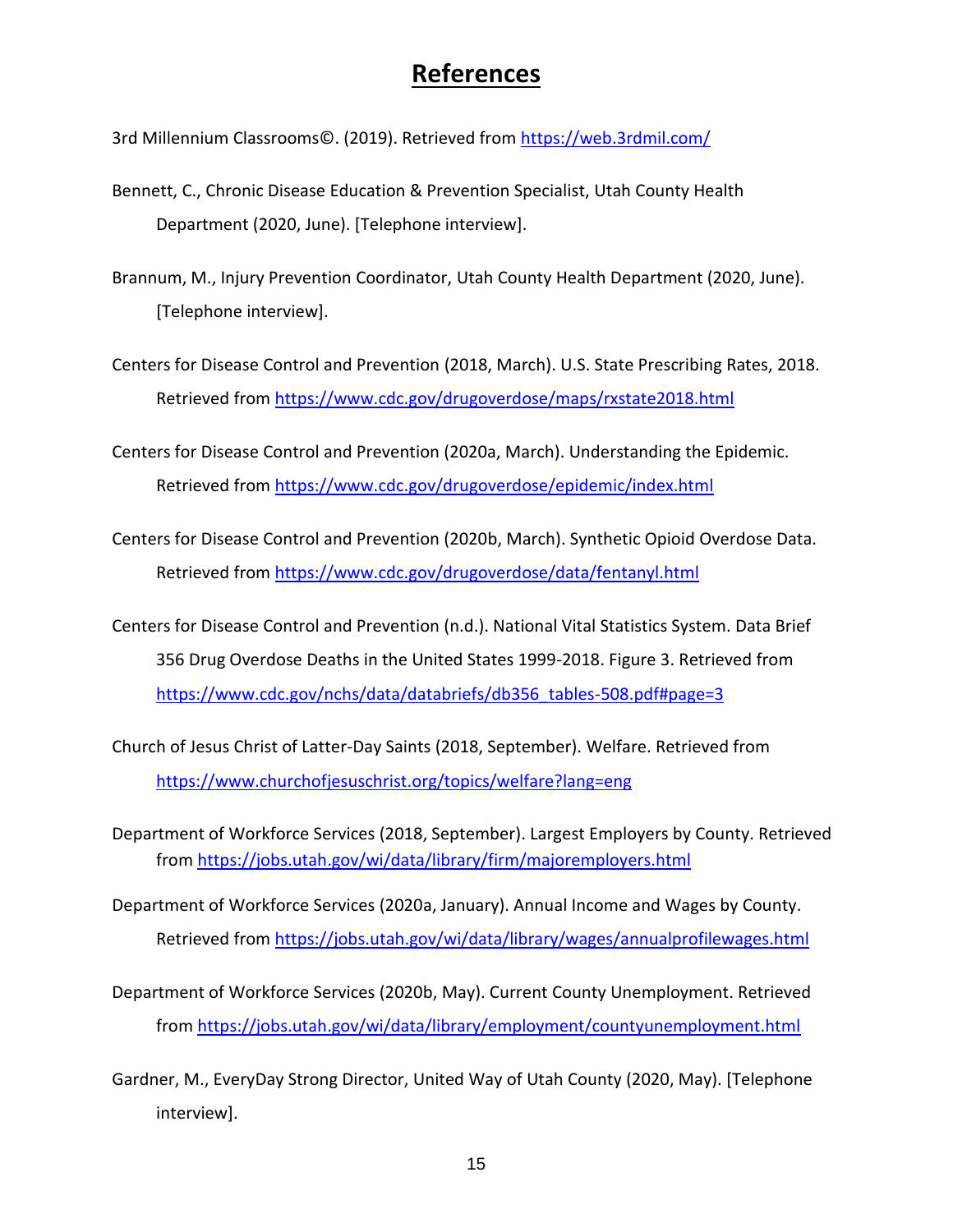- Keady T., Professional Practice Extension Assistant Professor of Health and Wellness, USU Extension (2020, May). [Telephone interview].
- Lewis, H., Prevention Bureau Director, Utah County Department of Drug and Alcohol Prevention and Treatment (2020, June). [Telephone interview].

National Center for Education Statistics (n.d.). Search for Schools and Colleges. Retrieved from <https://nces.ed.gov/globallocator/>

National Institute on Drug Abuse (2018, June). Medications to Treat Opioid Use Disorder. Retrieved from [https://www.drugabuse.gov/publications/research-reports/medications](https://www.drugabuse.gov/publications/research-reports/medications-to-treat-opioid-addiction/overview)[to-treat-opioid-addiction/overview](https://www.drugabuse.gov/publications/research-reports/medications-to-treat-opioid-addiction/overview)

National Institute on Drug Abuse (2020a, May). Opioid Overdose Crisis. Retrieved from <https://www.drugabuse.gov/drug-topics/opioids/opioid-overdose-crisis>

- National Institute on Drug Abuse (2020b, April). Opioid Summaries by State 2018 data. Retrieved from [https://www.drugabuse.gov/drug-topics/opioids/opioid-summaries-by](https://www.drugabuse.gov/drug-topics/opioids/opioid-summaries-by-state)[state](https://www.drugabuse.gov/drug-topics/opioids/opioid-summaries-by-state)
- Pierce, S., & Texas Medical Center (2019, August). Odds of dying: For the First Time, Opioid Overdoses Exceed Car Crashes. Retrieved from [https://www.tmc.edu/news/2019/01/odds-of-dying-for-the-first-time-opioid-overdoses](https://www.tmc.edu/news/2019/01/odds-of-dying-for-the-first-time-opioid-overdoses-exceed-car-crashes/)[exceed-car-crashes/](https://www.tmc.edu/news/2019/01/odds-of-dying-for-the-first-time-opioid-overdoses-exceed-car-crashes/)
- Spotlight on Poverty and Opportunity (2020). Utah Data. Retrieved from <https://spotlightonpoverty.org/states/utah/>
- United States Census Bureau (2019). U.S. Census Bureau QuickFacts: Utah County, Utah. Retrieved from<https://www.census.gov/quickfacts/fact/table/utahcountyutah>
- Utah County Area Map [Digital image]. (n.d.). Retrieved from <http://www.utahcounty.gov/OnlineServices/maps/AreaMap.asp>
- Utah County Department of Drug and Alcohol Prevention (2016). Utah County 2016 Needs Assessment Summary.